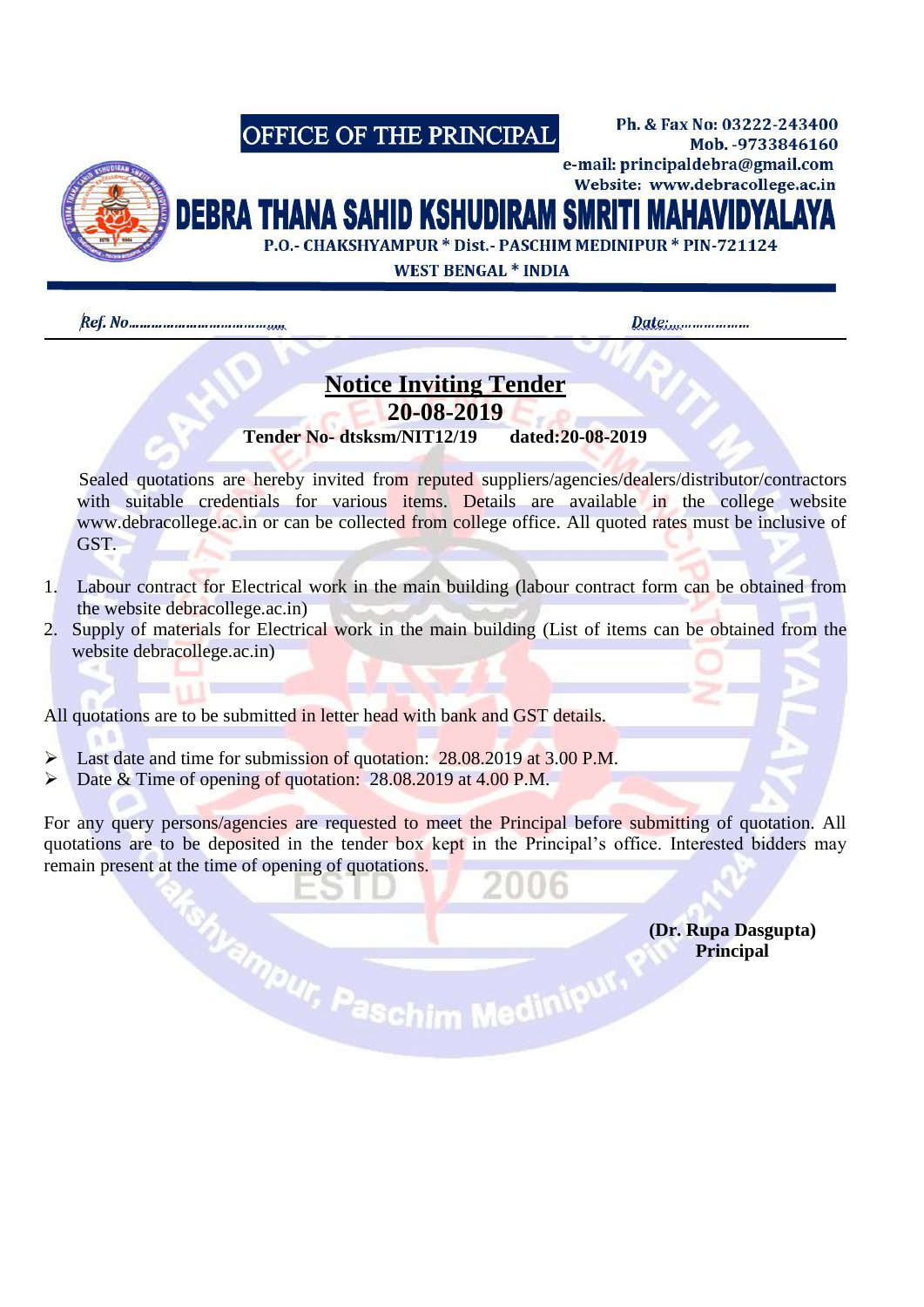#### **Sub: Material list for electrical work at main building in the campus of Sahid Kshudiram Smriti Mahavidyalaya.**

| Sl <sub>No</sub> | <b>Item Description</b>                        | Quantity  |
|------------------|------------------------------------------------|-----------|
| $\mathbf{1}$     | 4 way T.P.N Double door M.C.B box (lea grand). | 9 nos.    |
| $\overline{2}$   | 63 Amp 4 pole Isolator (lea grand).            | 9 nos.    |
| 3                | 40 Amp D.P Isolator (lea grand).               | 9 nos.    |
| 4                | 32 Amp S.P M.C.B (lea grand).                  | 72 nos.   |
| 5                | 16 Amp S.P M.C.B (lea grand).                  | 36 nos.   |
| 6                | 10 Amp S.P M.C.B (lea grand).                  | 54 nos.   |
| 7                | 6.0 sq mm wire (Finolex).                      | 2 coil.   |
| 8                | 4.0 sq mm wire (Finolex).                      | 3 coil.   |
| 9                | 2.5 sq mm wire (Finolex).                      | 1 coil.   |
| 10               | 4core 16 sq mm aluminium armoured cable.       | 510 mtr.  |
| 11               | 4 core 16 sq mm G.I Gland.                     | 28 nos.   |
| 12               | 3/1/2 core 50 sq mm aluminium armoured cable.  | 5 mtr.    |
| 13               | 3 / 1/2 50sqmm G.I Gland.                      | $2$ nos.  |
| 14               | 16sq mm aluminium flat socket.                 | 60 nos.   |
| 15               | 50sq mm aluminium flat socket.                 | $12$ nos. |
| 16               | 25sq mm aluminium flat socket.                 | 6 nos.    |
| 17               | 16sq mm aluminium botal socket.                | 60 nos.   |
| 18               | 50sq mm aluminium botal socket.                | $12$ nos. |
| 19               | 25sq mm aluminium botal socket.                | 6 nos.    |
| 20               | $1/2$ "G.I sadal.                              | 13 pac.   |
| 21               | 1" G.I sadal.                                  | 12 nos.   |
| 22               | 6 hole G.I Earth Bar.                          | 1 nos.    |
| 23               | 10 Ft Earth pipe.                              | $2$ nos.  |
| 24               | G.I Nut Bolt 1" with washer.                   | 24 nos.   |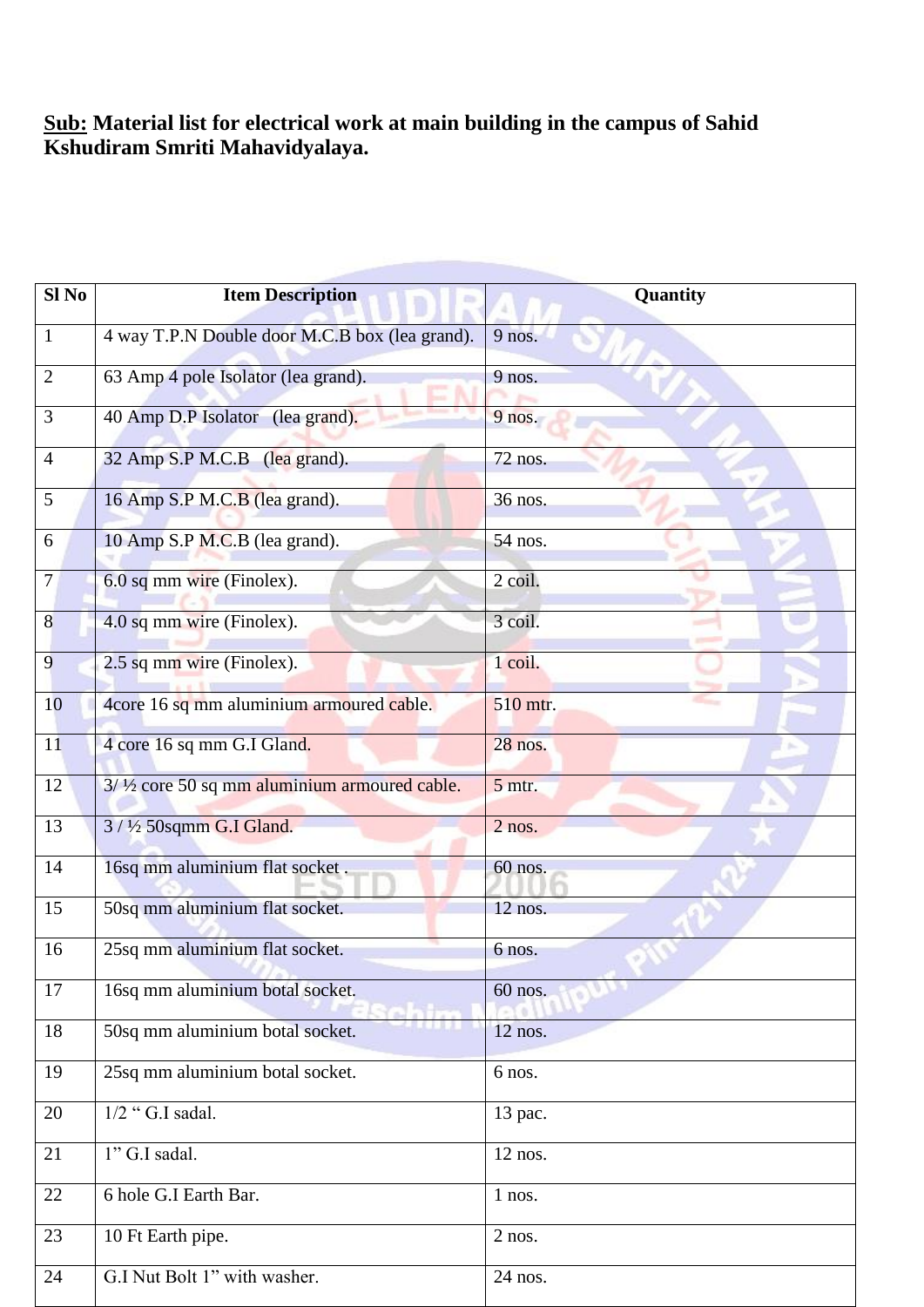| 25 | Wooden pena.                           | Big pac 5 nos. |
|----|----------------------------------------|----------------|
| 26 | P.V.C tape 4 colour.                   | 20 nos.        |
| 27 | 8 No G.I wire.                         | $2$ kg.        |
| 28 | 10 No G.I wire.                        | 40 kg.         |
| 29 | Mini washers.                          | 50 nos.        |
| 30 | 25 x 8 screws.                         | 10 pac.        |
| 31 | 35 x 7 screws.<br>pens.                | 5 pac.         |
| 32 | 45 x 8 Screws.                         | 5 pac.         |
| 33 | 75 x 10 screw.                         | 50 nos.        |
| 34 | 13 x 6 code Screws.                    | 100 nos.       |
| 35 | $1 / \frac{1}{2}$ " – 1" wooden batam. | 30 ft.         |

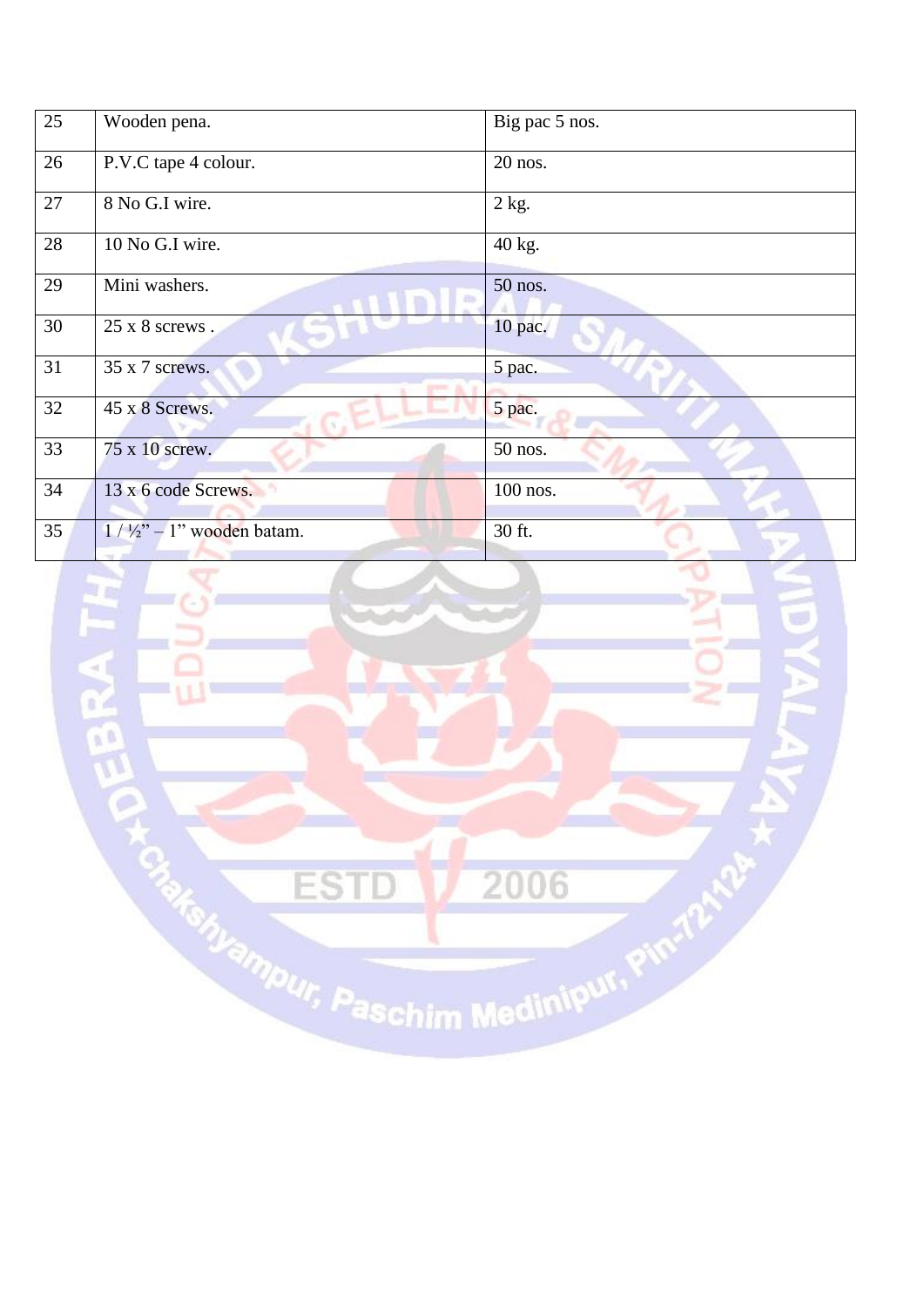### **Sub: Labour contract for electrical work at main building in the campus of Sahid Kshudiram Smriti Mahavidyalaya.**

| SI<br>NO       | Item Description                                                                                                                                                                                                                                                                                                                                                                                                                                                                | Quantity        | Unit  | Rate | Amount |
|----------------|---------------------------------------------------------------------------------------------------------------------------------------------------------------------------------------------------------------------------------------------------------------------------------------------------------------------------------------------------------------------------------------------------------------------------------------------------------------------------------|-----------------|-------|------|--------|
| $\mathbf{1}$   | Fixing 4 way double door Horizontal TPN MCB<br>Distribution board with IP42/43 protection, on angle<br>iron frame on wall $\&$ mending good the damages to<br>original finish incl. Inter connection with suitable size<br>of copper wire and neutral link & provision for earthing<br>attachment.<br>Make: Crabtree / legrand / Havells /L&T                                                                                                                                   | 9               | Each. |      |        |
| $\overline{2}$ | Fixing 240/415V. S.P.N M.C.B D.B Rapier &<br>connection.                                                                                                                                                                                                                                                                                                                                                                                                                        | 8               | Nos.  |      |        |
| 3              | Drawing 1.1 KV single core stranded FR PVC<br>insulated & unsheathed single core stranded copper wire<br>(Brand approved by EIC) of the following sizes of<br>polythene pipe and by the prelaid GI fish wire and<br>making necy. Connection as required.                                                                                                                                                                                                                        |                 |       |      |        |
| $\mathbf{A}$   | $2 \times 84/0.3$ (6sqmm) + 1 x 56/0.3 (4sqmm) as ECC                                                                                                                                                                                                                                                                                                                                                                                                                           | 70              | Rm.   |      |        |
| B              | $2 \times 56/0.3$ (4sqmm) + 1 x 36/0.3 (2.5sqmm) as ECC                                                                                                                                                                                                                                                                                                                                                                                                                         | 50              | Rm.   |      |        |
| 4              | Fixing compressing type gland complete with brass<br>gland, brass ring & rubber ring for dust & moisture -<br>proof entry of XLPE / PVC armoured cables as below:<br>4 core 16sqmm                                                                                                                                                                                                                                                                                              | 28              | Each. |      |        |
| 5              | Finishing the end of following XLPE / PVC armoured<br>cables by crimping method incl. Supplying and fixing<br>solder less socket (Dowels make), tapes, anticorrosive<br>paste & joining materials : 4 core 16sqmm                                                                                                                                                                                                                                                               | 14 set.         | Each. |      |        |
| 6              | Earthing with 50mm dia GI pipe 3.64mm thick x 3.04<br>Mts. long and 1x 4 SWG GI (Hot DIP) wire (Mts<br>long), 13mm dia x 80mm long GI bolts, double nuts,<br>double washers incl. S & F 15 mm dia GI pipe<br>protection (1 Mts long) to be filled with bitumen<br>partly under the ground level and partly above ground<br>level driven to an average depth of 3.65 Mts. Below<br>the ground. Level as below: By<br>TATA - Medium GI pipe (2 Nos. = 1set)(1Nos Rs -<br>1524.00) | 2 set.<br>edini | Each. |      |        |
| 7              | Laying fittings 1.1kv grade 4 core 16sq mm<br>Armoured cable glosteo/three & with all complete<br>$(35mtrx2 NOS) = (Main panel to Busbar chamber)$                                                                                                                                                                                                                                                                                                                              | 508             | Rm.   |      |        |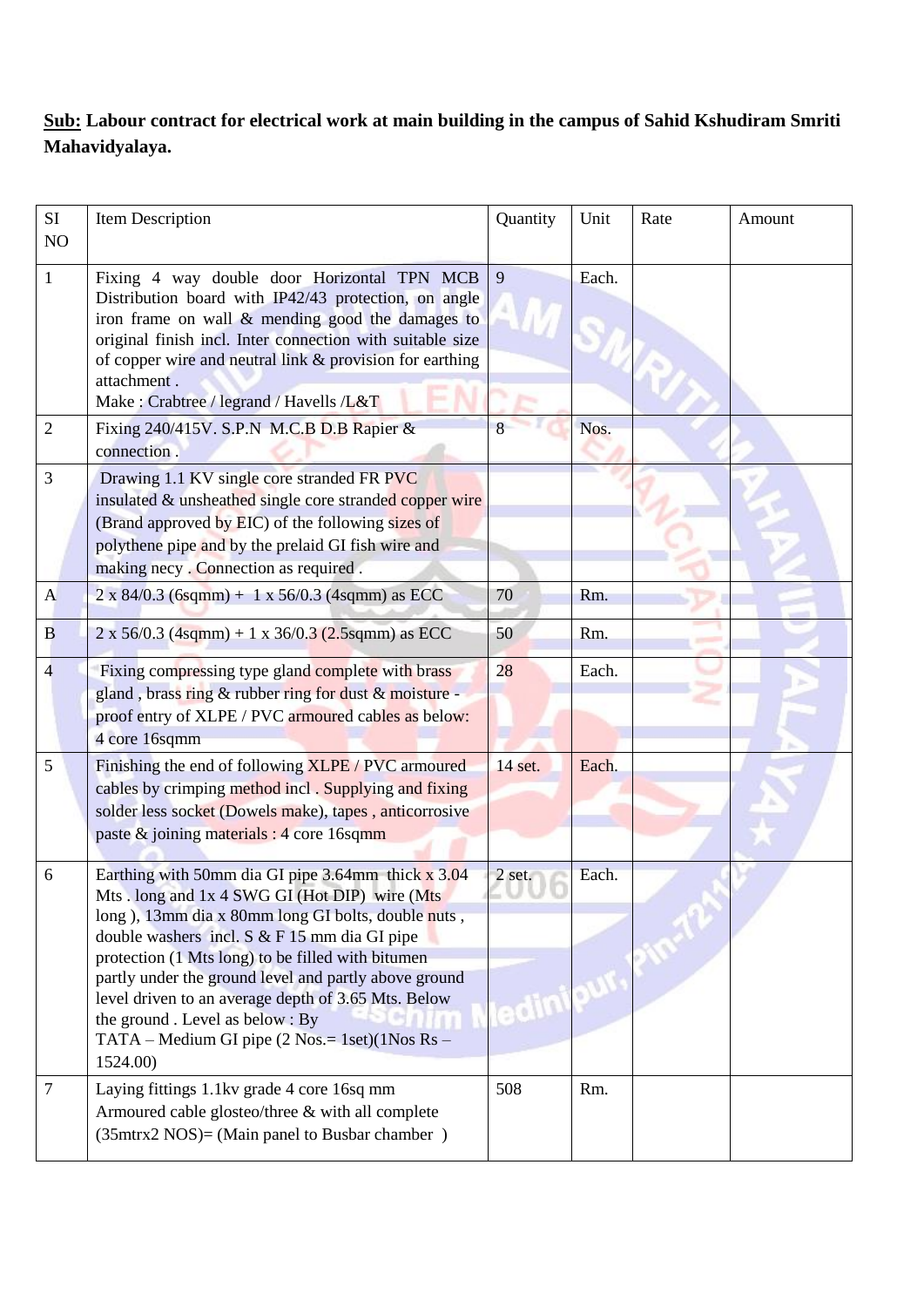| 8  | Laying of one ro cable up to 35sq, mm under grand<br>trench 460mm wide x 760mm average depth with bricks<br>protection on the top of the cable with 8 eight nos bricks<br>and cable with 8nos bricks per meter including filling<br>the speel between the bricks and cable. | 508            | Rm.  |  |
|----|-----------------------------------------------------------------------------------------------------------------------------------------------------------------------------------------------------------------------------------------------------------------------------|----------------|------|--|
| 9  | Fixing compression type gland complete with brass<br>gland, brass ring $\&$ rubber ring for dust $\&$ moisture<br>proof enter of XLPE / PVC armour cable of 50 sqmm<br>3.5 core.                                                                                            | 46             | Nos. |  |
| 10 | Finishing the end of following XLPE armoured cables<br>by creping method incl. Supply & fixing socket (Dowels<br>make) taps, anticorrosive past & jointing material for<br>cable size 3.5 core 50sqmm.                                                                      | 23             | Nos. |  |
| 11 | Fixing earth busbar of galvanized (hot Dip) MS flat<br>25mm x 6mm on wall having clearance of 6 mm from<br>wall including providing drilled holes on the busbar<br>complete with GI bolts, nuts, washers, spacing<br>insulator etc. As required.                            | $\overline{2}$ | Mtr. |  |
| 12 | Connection the equipments to earth busbar including S<br>$&$ F GI (Hot Dip) wire of size as required and making<br>connection to equipments with bolts, nuts, washers,<br>cable lugs etc. As required and mending good damages.                                             | 25             | Mtr. |  |
| 13 | Decimated work.                                                                                                                                                                                                                                                             |                | Nos. |  |
|    |                                                                                                                                                                                                                                                                             |                |      |  |

TOTAL

U

**ESTD 1/2006**<br>Ma<sub>Romyampur, Paschim Medinipur, Pinrip<sup>Map</sup></sub>

 $\star$